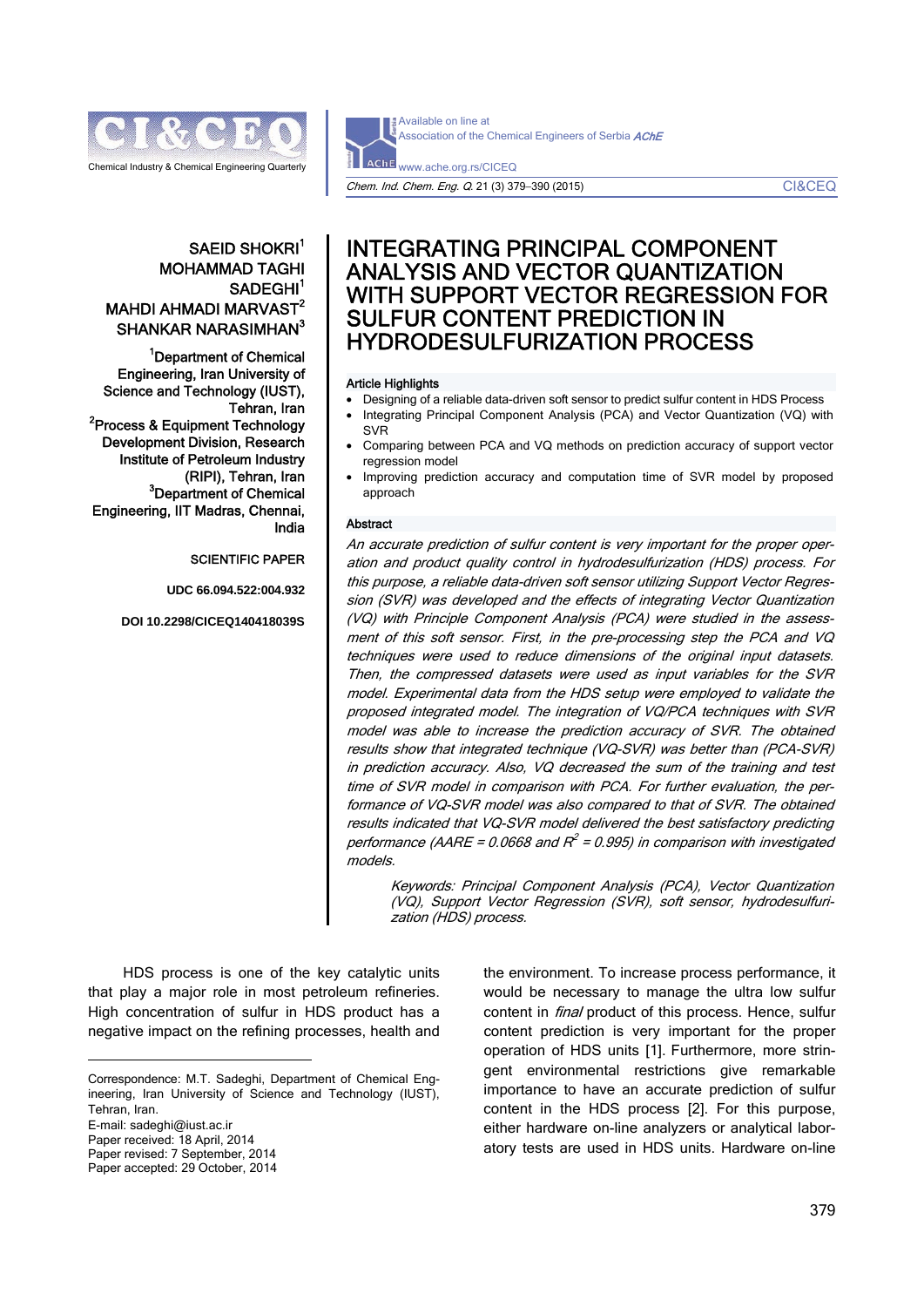analyzers are too expensive. Moreover, operators and engineers find many problems such as calibration necessity, insufficient accuracy and long dead time when hardware sensors are used. Moreover, analytical laboratory tests are tedious and unreliable. Soft sensors (soft analyzers) are key technologies for managing high quality products when hardware process analyzers are not available. Soft sensors can also be applied as an alternative to laboratory tests.

A soft sensor is a predictive model that describes the relationship between the predicted process variables and the measured variables. A soft sensor model can be developed by using either model-driven approaches or data-driven approaches. Model-driven soft sensors are based on first principle mathematical models. First principle models describe the physical and chemical background of the process. They are often not available due to complexity of industrial processes. These models, obtained from the fundamental process knowledge, require a lot of process expert knowledge, effort and time to be developed. Data-driven models operate based on actual data measured within the operational plants, and describe the real process conditions [3]. Furthermore, process data have become widely available in modern industrial plants.

Data-driven soft sensors can be applied to the online estimation of product indices using process measurement data because they have become widely available in many chemical plants [4,5]. Unlike physical sensors, which directly measure the value of a variable, data driven-soft sensors measure the process variables whose direct measurements are associated with some technical problems. Therefore, soft sensors use the frequently sampled process variables such as temperature, pressure, flow rate, etc. to measure these hard to measure variables. In these processes, machine learning techniques are frequently used.

Support vector machines (SVM) are efficient machine learning techniques derived from statistical learning theory by Vapnik [6]. Compared with artificial neural networks (ANN), an SVM provides more reliable and better performance [7]. The SVM is used for classification and regression tasks. When applied for regression tasks, SVM is also called SVR [8].

The linear dependency between different variables in the dataset influences the generalization ability of the SVR model [9]. Moreover, due to encountering large datasets in process industries, the training time increases for SVR model. To tackle these problems, this paper uses the data compression techniques such as PCA or VQ. These methods can be used to generate a smaller training set with greatly reduce training time. Furthermore, integration of data compression techniques with SVR can strengthen the generalization ability of the SVR model and therefore increase prediction performance.

PCA has been used as a pre-processing step during SVR modeling to reduce dimensionality of the original multivariable dataset. The integrated PCA and machine learning methods showed good performance in various prediction fields, such as assessment of coronary artery diseases [10], forecasting greenhouse gas emissions [11] and predicting gasoline homogeneous charge compression ignition combustion behavior during transient operation [12]. VQ is a data compression method based on the principle of block coding. The purpose of using this technique is to simplify the training set and to reduce training time [13]. A few studies have been carried out that investigate the effect of using compression techniques with a number of machine learning algorithms. Moreover, no comparison has been carried out between the effects of VQ and PCA on the SVR model in literature. In this work PCA and VQ have been integrated with SVR to predict the sulfur content of the treated gas oil. To train and test SVR model, data collection is carried out from a HDS setup.

The main objectives of the present study are: 1) designing an accurate and reliable data-driven prediction model for sulfur content prediction in HDS process; 2) aplying a novel integrated technique using VQ/PCA and SVR model to increase the prediction performance; 3) comparing prediction accuracy and CT of both integrated models (VQ-SVR & PCA-SVR).

## MATERIALS AND METHODS

## Experimental setup

The main control index in product quality of hydrodesulfurization (HDS) process is the sulfur content. Accurate prediction of sulfur content plays an important role in this process. In this study, a HDS setup was used to obtain experimental datasets. The schematic diagram of the system is depicted in Figure 1. Gas oil stream is entered into the preheated section *via* a dozing pump. Then, preheated stream passes through a fixed bed reactor (trickle-bed), in which hydrogenation occurs. The selected catalyst is Co-Mo/Al<sub>2</sub>O<sub>3</sub>. The output liquid from the bottom of the reactor enters into a high pressure separator in which it is separated to treated gas oil and  $H_2S$ .  $H_2S$  is then absorbed by NaOH solution in caustic column vessel. The operating conditions and catalyst specifications of the mentioned setup are shown in Table 1.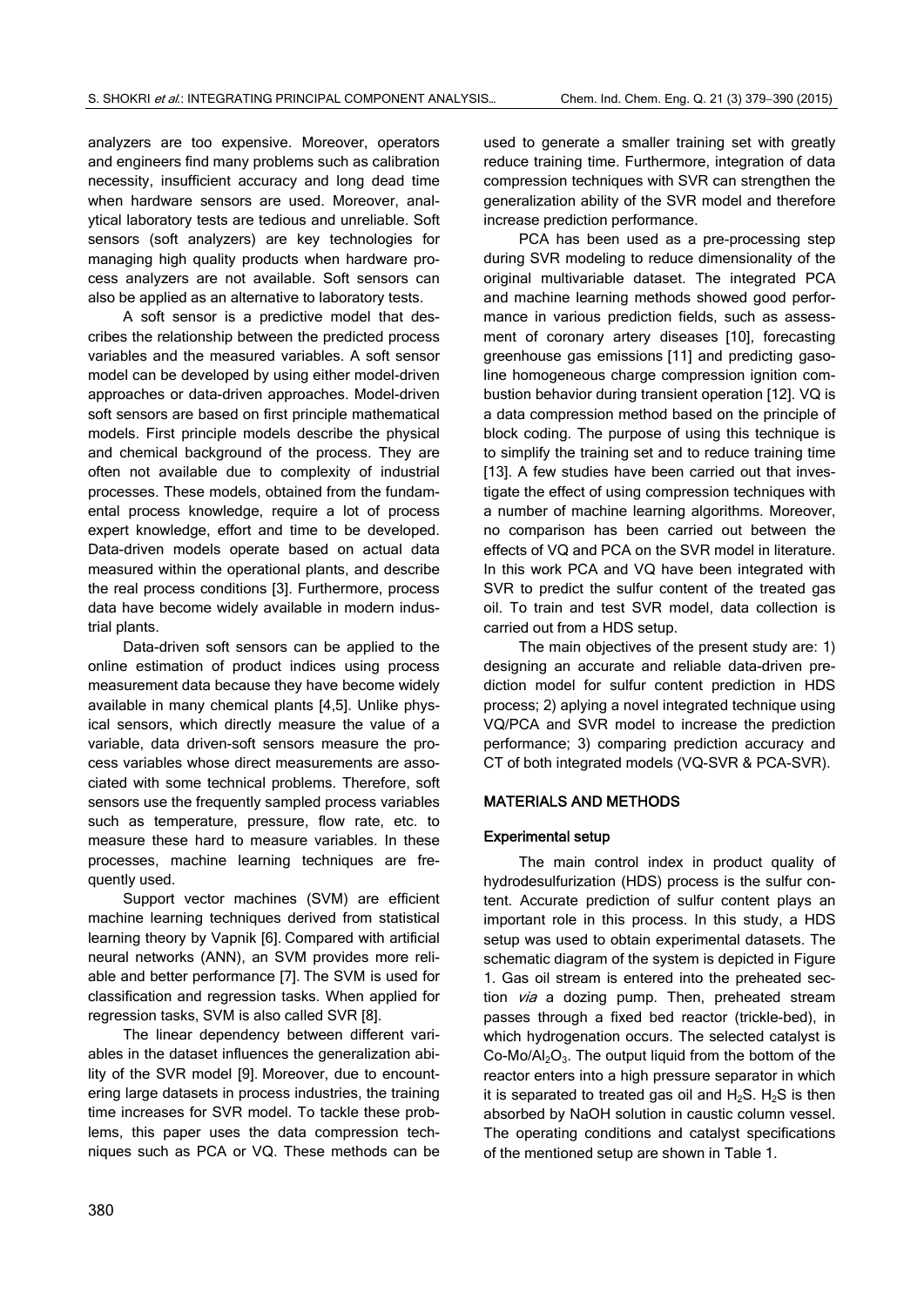

Figure 1. A schematic diagram of the diesel oil HDS setup.

In all experiments, the gas oil with total sulfur content of 7200 ppm was used for the feed stream. In this setup, the reactor diameter and the reactor length were 0.0127 and 0.63 m, respectively. Also, catalyst bed length of 0.11 m was selected.

Table 1. Setup specification

| Component                                 | Value  |
|-------------------------------------------|--------|
| Reactor:                                  |        |
| Reactor diameter, m                       | 0.0127 |
| Reactor length, m                         | 0.63   |
| Catalyst bed length, m                    | 0.11   |
| Catalyst:                                 |        |
| Chemical composition, wt%, dry basis      |        |
| Cobalt                                    | 3.4    |
| Molybdenum                                | 13.6   |
| Physical properties:                      |        |
| Surface area, $m^2$ /g                    | 235    |
| Pore volume, $cm^3/g$ (H <sub>2</sub> O)  | 0.53   |
| Flat plate crush strength, N/cm (lb/mm)   | 200    |
| Attrition index                           | 99     |
| Compacted bulk density, g/cm <sup>3</sup> | 0.72   |

In order to train and test the SVR model, a set of experiments were designed for the pilot. Experimental design for wide range of sulfur content was done. The minimum and maximum sulfur content in the treated gas oil products were found to be 10 and 4900 ppm, respectively. The HDS conversion varies with changes in the operating conditions. The independent operating parameters that affect the hydrogenation procedure are: inlet reactor temperature  $(7)$ , reactor pressure (p), H<sub>2</sub>/oil ratio and liquid flow rate (Q). In this work, these operating conditions are considered according to real condition of the refineries.

Therefore, the effect of these parameters was studied using the following range of values: T, 320, 337, 353 and 370 °C;  $p$ , 50, 60 and 70 bar; H<sub>2</sub>/oil ratio, 85, 100, 120, 140 and 170 nm<sup>3</sup>/m<sup>3</sup>; liquid flow rate, 0.2, 0.23, 0.26, 0.29 and 0.32  $\text{cm}^3/\text{min}$ . Only one of the above parameters was allowed to change in every test. The samples are collected based on 4 h of operation under nearly steady state conditions. A time interval of 4 h was required to reach the next steady state experimental condition. Change of any operating conditions was carried out continuously and inc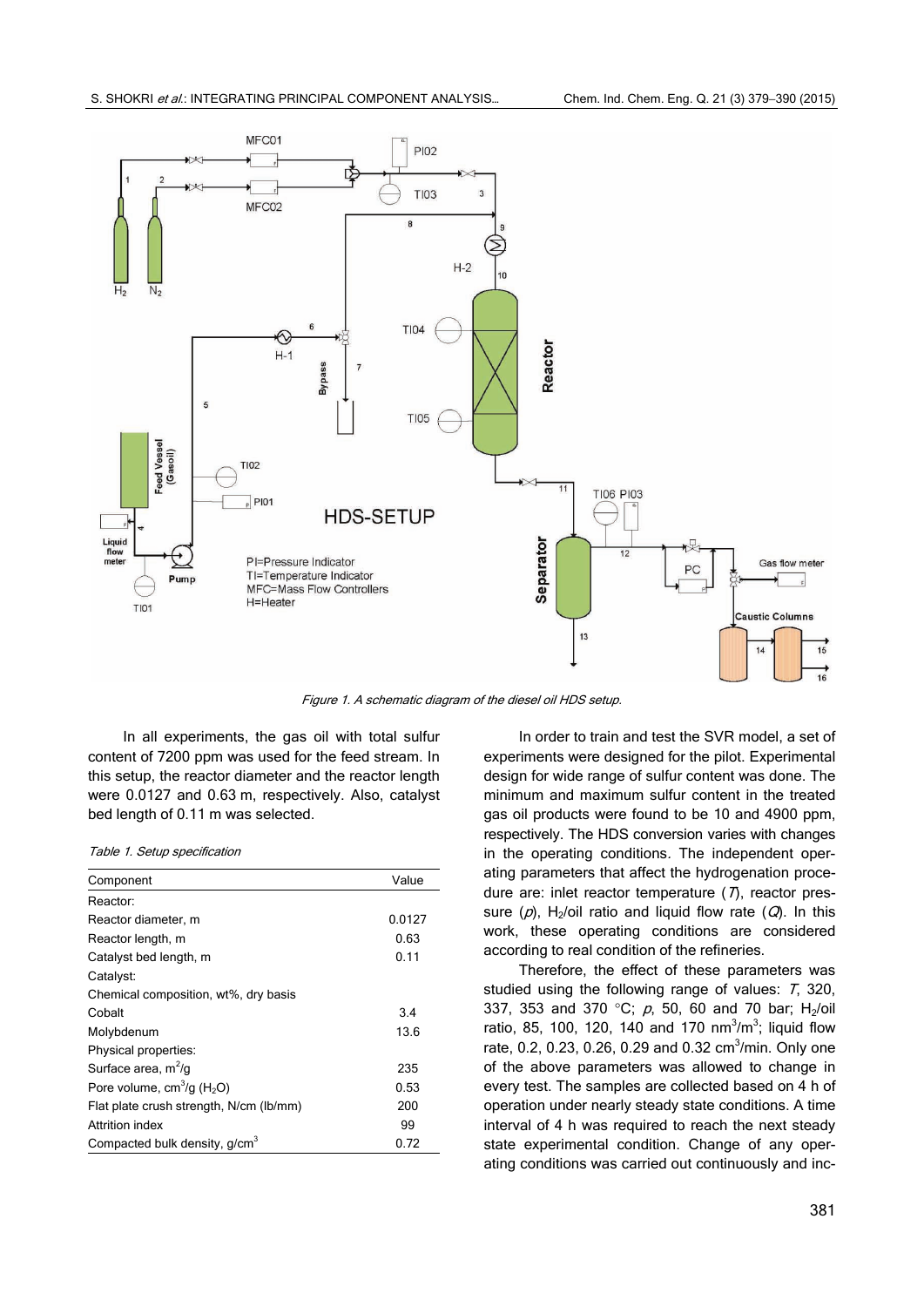rementally with moderate slope within time intervals of 4 h to avoid a shock to the system and prevent catalyst deactivation.

The operating data was recorded minute-byminute over this time periods. Therefore, the datasets were obtained with 240 data for each sensor  $(Q_{H2},$  $Q<sub>gas oil</sub>, T<sub>preheat</sub>, T<sub>in</sub>, T<sub>out</sub> and p). While the sulfur content$ in the product stream was obtained from laboratory tests once every 4 h. Hence, in twenty four hours, only 3 treated gas oil samples are collected. Therefore, 294 samples for 98 working days were collected. As there was only one data for sulfur in time intervals of 4 h, the values of other parameters were averaged within the time intervals and finally 294 datasets were selected.

The location of these measurements is shown in Figure 1 as follows: hydrogen flow rates (1); feed diesel flow rate (4); preheat temperature (6); temperature of the inlet stream to reactor (10); temperature of the outlet stream from reactor (11); reactor pressure (12).

In order to determine total sulfur content in HDS product after reaching steady state condition, the treated gas oil samples were analyzed by two methods: 1) ASTM D4294 and 2) ASTM D5453.

The ASTM D4294 method is a standard test method to determine the sulfur content in petroleum product by energy dispersive X-ray fluorescence spectrometry. It is capable of determining sulfur over a wide range of concentrations. This test method provides precise measurement of total sulfur in petroleum product with a minimum of a sample preparation. The applicable concentration range for this method is 0.015 to 5 mass%. To determine the sulfur content of less than this range the ASTM D5453 method is used. The ASTM D5453 is an ultra low sulfur analysis that uses ultraviolet fluorescence to determine the sulfur content in ultra low sulfur diesel. Liquid samples were collected for analysis every four hours. A typical analysis time is 5 min per sample after calibration and standardization.

#### Principal Component Analysis (PCA)

PCA is one of the multivariate statistical methods that are widely used to find a low dimensional representation of data matrix [14-16]. The PCA method is designed to transform a large set of interrelated independent variables into, uncorrelated new variables (axes), also known as principal components (PCs) [17,18]. In this method, the information of input variables will be presented without much loss of information [19,20]. This approach can be implemented as follows:

For a given  $p$ -dimensional dataset  $X$ , the  $m$ principal axes  $T_1, T_2, ..., T_m$ , where  $1 \le m \le p$ , generally,  $T_1, T_2, ..., T_m$  can be determined by the *m* leading eigenvectors of the sample covariance matrix:

$$
S = \frac{1}{N} \sum_{i=1}^{N} \left( x_i - \mu \right)^T \left( x_i - \mu \right) \tag{1}
$$

where  $x_i \in X$ ,  $\mu$  is mean of the sample, N is the number of data points in the sample, so that:

$$
ST_i = \lambda_i T_i, i \in 1, 2, \dots, m \tag{2}
$$

where  $\lambda_i$  is the *i*-th largest associated eigenvalue of the sample covariance matrix. The  $m$  principal components of a given observation vector  $x_i \in X$  is given by:

$$
y = \left[ y_1, y_2, ..., y_m \right] = \left[ T_1^T x, T_2^T x, ..., T_m^T x \right] = T^T x \tag{3}
$$

where  $y$  is the vector containing the  $m$  principal components of  $x$ . Thus, each original data vector can be represented by its principal component vector with dimensionality  $m$ . The eigenvectors with the highest eigenvalues are projected into space. In mathematical terms, PCA involve the following major steps:

1) Standardization of the variables  $X_1, X_2, \ldots, X_p$ by the  $Z$  matrix:

$$
Z_{ij} = \frac{(x_{ij} - \bar{x}_j)}{s_j} \text{ for } i = 1, 2, ..., n \text{ and } j = 1, 2, ..., q \tag{4}
$$

where  $\bar{x}_i$  and  $s_i$  are, respectively, the mean and standard deviation of the generic variable  $x_i$ .

2) Calculation of the Kaisere-Meyere-Olkin (KMO): KMO index can be between 0 and 1. The index value 0.5 or more is considered determines the PCA can act efficiently [21]:

$$
KMO = \frac{\sum\sum r_{ij}^2}{\sum\sum r_{ij}^2 + \sum\sum a_{ij}^2}
$$
 (5)

where  $r_{ii}$  is the correlation coefficient between variables *i* and *j* and  $a_{ii}$  is the partial correlation coefficient between them.

3) Calculation of the difference between the sample values and the means of input data set.

4) Calculation of the variance–covariance matrix.

5) Calculation of the eigenvalues and eigenvectors using covariance matrix.

6) Determination of principal components (PCs).

#### Vector quantization (VQ) method

Quantization is a survey process from an unlimited set of scalar or vector quantities by a limited set of scalar or vector quantities. Two types of quanti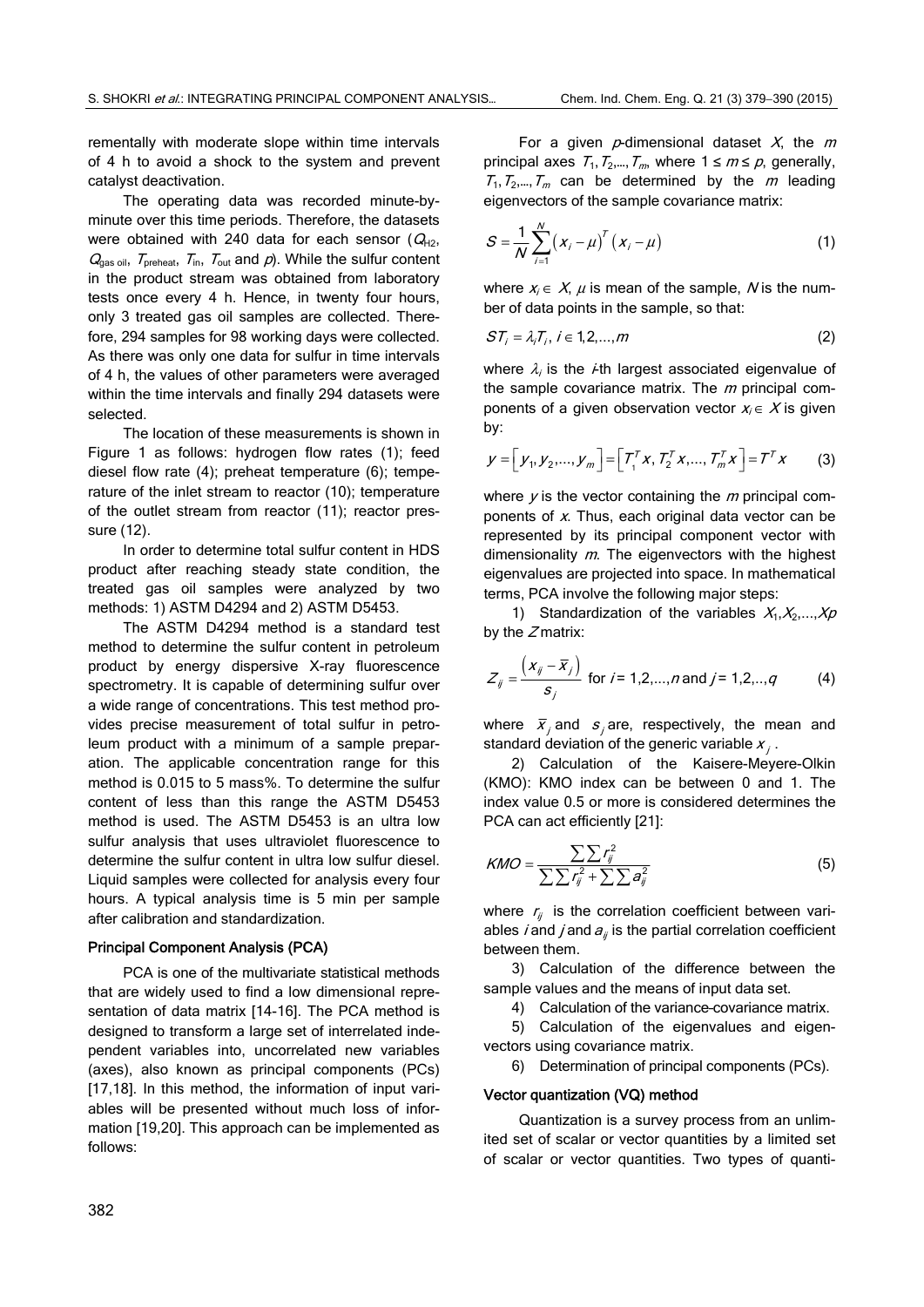zation techniques exist: scalar quantization (SQ) and VQ. SQ deals with the quantization of samples on a sample by sample basis, while VQ deals with quantizing the samples in groups called vectors. VQ is a data compression method based on the principle of block coding. Using VQ, the training time for input parameters of predictive model is greatly reduced. The most influential gains here are the robustness of such systems [22].

The prediction speed is very important in soft sensors design. Therefore, In order to speed up the training time and reliability prediction of SVR model, the VQ technique is applied for data compression. The main goal of this method is to simplify the training set and increasing the prediction accuracy.

VQ method reduces the size of the training dataset. In Vector quantization the data is quantized in the form of contiguous blocks called vectors rather than individual samples. The VQ maps a vector  $x$  of  $K$ -dimensional in the vector space  $R^k$  to another vector y of K-dimensional that belongs to a finite set C (code book) of output vectors (code words) [23]. In this method K-dimensional input vectors are derived from input data  $\{X\} = \{x_i : i = 1, 2, ..., M\}$ . Data vectors are quantized into a finite set of *code words*  $\{Y_j = \{y_j : j = j\} \}$ = 1,2,..., $K$ }. Each vector yj is called a code vector or a codeword and the set of all the code words is called a code book where the overall distortion of the system should be minimized. The purpose of the generated code book is to provide a set of vectors which generate minimal distortion between the original vector and the quantized vector.

Therefore, VQ comprises of three stages: 1) code book generation, 2) vector encoding and 3) vector decoding. It works by encoding values from a multidimensional vector space into a finite set of values from a discrete subspace of lower dimension.

The generation of code book is the most important process that decides the performance of vector quantization. The aim of code book generation is to find code vectors (code book) for a given set of training vectors by minimizing the average pair-wise distance between the training vectors and their corresponding code words [24].

Each vector is compared with a collection of representative code vectors,  $\hat{X}_i$ ,  $i = 1,..., N_c$  taken from a previously generated code book. Best match code vector is chosen using a minimum distortion rule. To minimize the distortion, the following formula is used to determine the distance between two code words:

$$
d(X, \hat{X}) = \frac{1}{N} \sum_{i=1}^{n} (X_i - \hat{X}_i)^2
$$
 (6)

where  $d(X, \hat{X})$  denotes the distortion incurred in replacing the original vector  $X$  with the code vector  $\ddot{X}$ .

## Support Vector Regression (SVR)

The SVR is a computational tool that has recently received much attention in soft sensor design due to its successes in building nonlinear data-driven models [26]. SVR has more popularity over ANN due to having many attractive features and promising empirical performance. The main difference between conventional ANN and SVR lies in the risk minimization principle. Conventional ANN implement the empirical risk minimization (ERM) principle to minimize the error on the training data, while SVR models are based on the Structural Risk Minimization (SRM) principle which equips them with greater potential to generalize. Therefore the most important features of SVR are: 1) excellent generalization capability, 2) solving the high-dimension problems, 3) avoiding from local minima and the over fitting phenomenon, 4) does not require to determine network topology in advance and 5) needs fewer a priori-determined parameters than ANN. These aspects of SVR make it a more generalizable tool, permitting more robust prediction despite a small number of learning samples [27-29].

SVR is utilized to determine a nonlinear relation of the form  $y = f(x)$  between the vectors of observation  $x$  and the desired  $y$  from a given set of training samples. A number of cost functions such as the Laplacian, Huber's, Gaussian, and ε-insensitive can be used for the SVR formulation. Among these, the robust  $\varepsilon$ -insensitive loss function  $(L_{\varepsilon})$  is more common [30, 31]:

$$
L_{\varepsilon}(f(x)-y) = \begin{cases} |f(x)-y|-\varepsilon & |f(x)-y| \ge \varepsilon \\ 0 & \text{Otherwise} \end{cases}
$$
 (7)

where  $\varepsilon$  is a precision parameter representing the radius of the tube located around the regression function,  $f(x)$  (Figure 2). The goal in using the  $\varepsilon$ -insensitive loss function is to find a function that fits the current training data with a deviation less than or equal to  $\varepsilon$ .  $C$  and  $\varepsilon$  are user-defined parameters in the empirical analysis. A penalty parameter  $C > 0$  is a parameter determining the trade-off between generalization ability and accuracy in the training data, while the parameter  $\varepsilon$  defines the degree of tolerance to errors. The optimization problem can be reformulated as: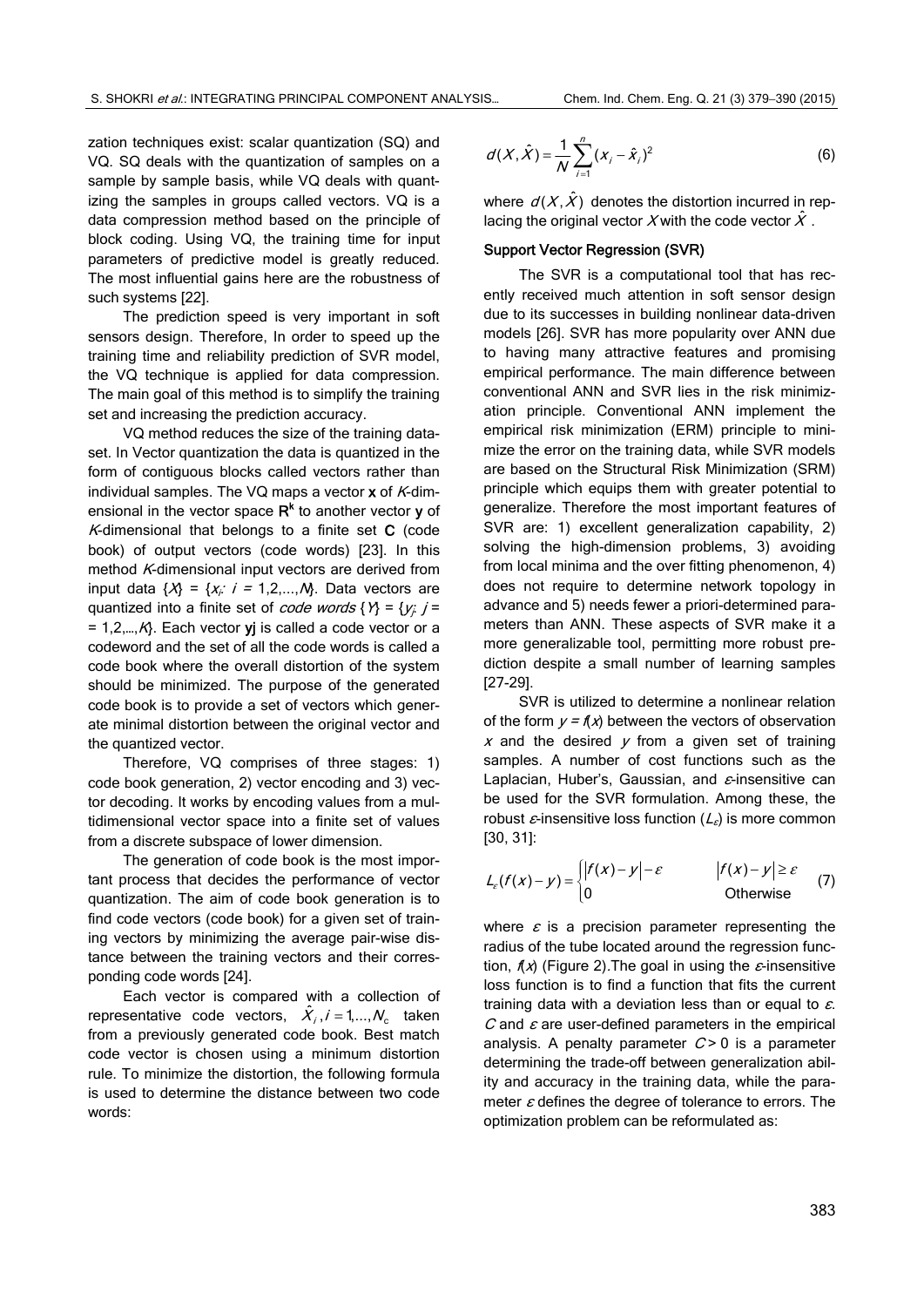

Figure 2. A schematic diagram of SVR using ε-sensitive loss function (with permission from the publisher [33]).

$$
\text{Min}\frac{1}{2}\|\boldsymbol{w}\|^2 + C\sum_{i=1}^J \left(\xi_i^2 + \xi_i^+\right) \tag{8}
$$

That is subject to the constraints given below:

$$
y = \begin{cases} y_i - (\langle w, x_i \rangle + b) \le \varepsilon + \xi_i \\ (\langle w, x_i \rangle + b) - y_i \le \varepsilon + \xi_i^* \\ \xi_i, \xi_i^* \ge 0 \end{cases}
$$

The positive slack variables  $\xi$  and  $\xi$  represent the distance from actual values to the corresponding boundary values of the  $\varepsilon$ -tube. The nonlinear model involves the inner products of feature vectors in a high dimensional feature space. For SVR based models, four different kernel functions, including linear, quadratic, Gaussian, and polynomial are used. Generally, the application of Gaussian function is shown to yield a better prediction performance [32]:

$$
K(x, y) = \exp(-\frac{\left\|x_{i} - y_{j}\right\|^{2}}{2\sigma^{2}})
$$
 (9)

In order to build a SVR model efficiently, the SVR parameters must be specified carefully. These parameters include the kernel function, regularization parameter C, bandwidth of the kernel function  $(\sigma^2)$ and the tube size of  $\varepsilon$ -insensitive loss function ( $\varepsilon$ ).

#### Model development

Figure 3 represents the structure of the proposed method. The proposed system consists of two stages. One is the development a pre-processing step based on the VQ or PCA. The other is the SVR model and estimation the trained model.

In the first stage, experimental data taken from the setup were divided into two distinct sets including training and testing data. From a total of 294 experimental data, 240 data were used for training, and 54 for the testing set. Then, the PCA/VQ technique was implemented on the training and testing data.

In the second stage, the  $k$  fold cross-validation technique was employed to solve the over fitting problem of the training data. The training dataset was randomly partitioned into  $k$  subsets (folds) of approximately equal size. Next,  $k-1$  subsets were used for training the model with the selected set of parameters while the model performance was measured by the only remaining subset (validation dataset). This procedure was repeated  $k$  times in a way that each subset was used as a validation subset once the others performed the role of training dataset. Finally, the overall model generalization ability for each set of parameters was estimated by averaging the performance values obtained over the  $k$  trails. In this paper, AARE is selected as the performance criteria whereas a 5-fold cross-validation is utilized to evaluate the performance of the model. Meanwhile, the input space is transformed into feature space by means of the Radial Basis Function (RBF) kernel.

In this study, the LIBSVM package was employed for developing SVR model. The implementation was carried out in MATLAB 7.10 simulation software [34]. The experimental results were obtained using a personal computer equipped with Intel (R) Core (TM) 2 CPU (3.0 GHz) and 3.25 GB of RAM.

The main steps of model development were as follows:

1. Dividing data into two parts, namely training and test data;

2. Applying cross validation technique (the 5-fold cross validation technique was used);

3. Selecting support vector machine (the  $\varepsilon$ -SVR model was used);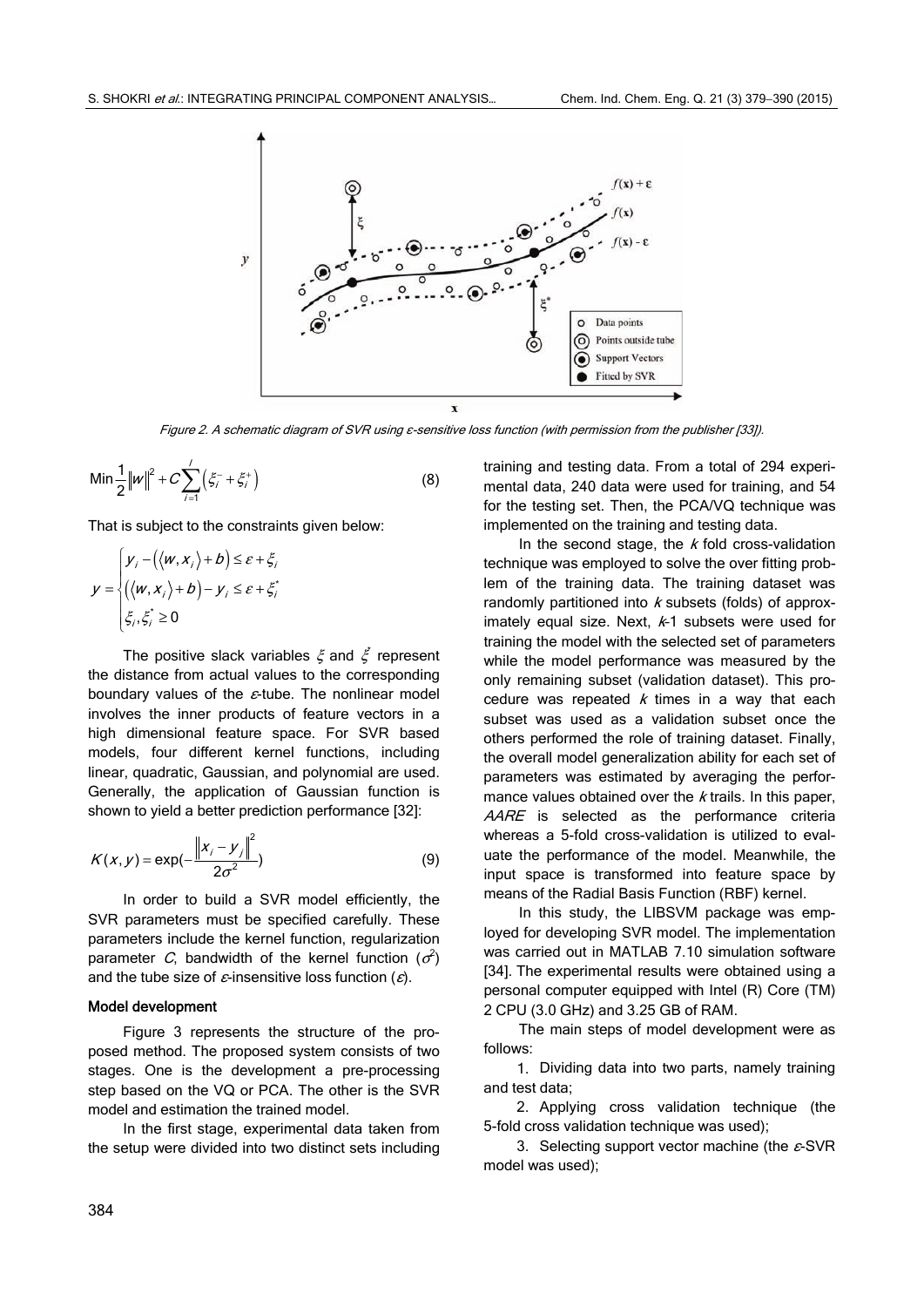

Figure 3. Block diagram of the proposed integrated model and SVR.

4. Selecting the type of core kernel (Gaussian kernel was used);

5. Optimizing model parameters (C and  $g(1/2\sigma^2)$ using pattern search (PS) algorithm;

6. Validating of model and prediction of the results.

## Model comparison criteria

The performance criteria and their calculations for comparison of different approaches including average absolute relative error (AARE) and squared correlation coefficient  $(R^2)$  were applied:

$$
AARE = \frac{1}{n} \sum_{i=1}^{n} \left| \frac{(y_i - \hat{y}_i)}{y_i} \right| \tag{10}
$$

$$
R^{2} = 1 - \frac{\sum_{i=1}^{n} (y_{i} - \hat{y}_{i})^{2}}{\sum_{i=1}^{n} (y_{i} - \bar{y})^{2}}, \bar{y} = \frac{1}{n} \sum_{i=1}^{n} y_{i}
$$
(11)

#### RESULTS AND DISCUSSIONS

#### Tuning parameters of SVR model

For the SVR model, the Grid Search Method (GSM) is the most common method to determine appropriate values of hyper parameters [35]. The GSM does not consider all the values for parameters in parameters space. Hence, it is unable to converge to the global optimum. The accuracy of the GSM depends on the parameter range in combination with the chosen interval size. Therefore, this method is quite time-consuming and depends on the selection of boundary parameters. Sensitivity analysis of the hyper parameters of the SVR model is shown in Figure 4.

In this figure, the x and y-axes are  $log_2 C$  and  $log_2$  g, respectively. The z-axis is the AARE. In this study, a typical wide range is selected that could cover a broad range of analysis with adequate incremental size which is not too big to reduce the accuracy and not too small to make CT too long. log<sub>2</sub>  $C$ and  $log_2$  g varied within [-5,20] and [-30,20], respectively, with incremental sizes of 3 and 2. It can be seen that by changing the hyper parameters  $(C, g)$ , the  $AARE$  varies in a wide range. Since  $\varepsilon$  has little effect on ARRE it is assumed to be 0.01. It shows that tuning of the hyper parameters greatly influences the prediction accuracy.

Since the accuracy of SVR model depends on a proper setting of SVR hyper-parameters [36], pattern search (PS) has been used in conjunction with SVR to find an optimum set of hyper parameters for SVR model [37].

The PS method is a class of direct search method to solve nonlinear optimization problems. The algorithm calculates the function values of a pattern and tries to find the minimum. For hyper-parameter optimization with PS algorithm the procedures was summarized as follows:

1. Parameters setting, set iteration  $i = 0$ .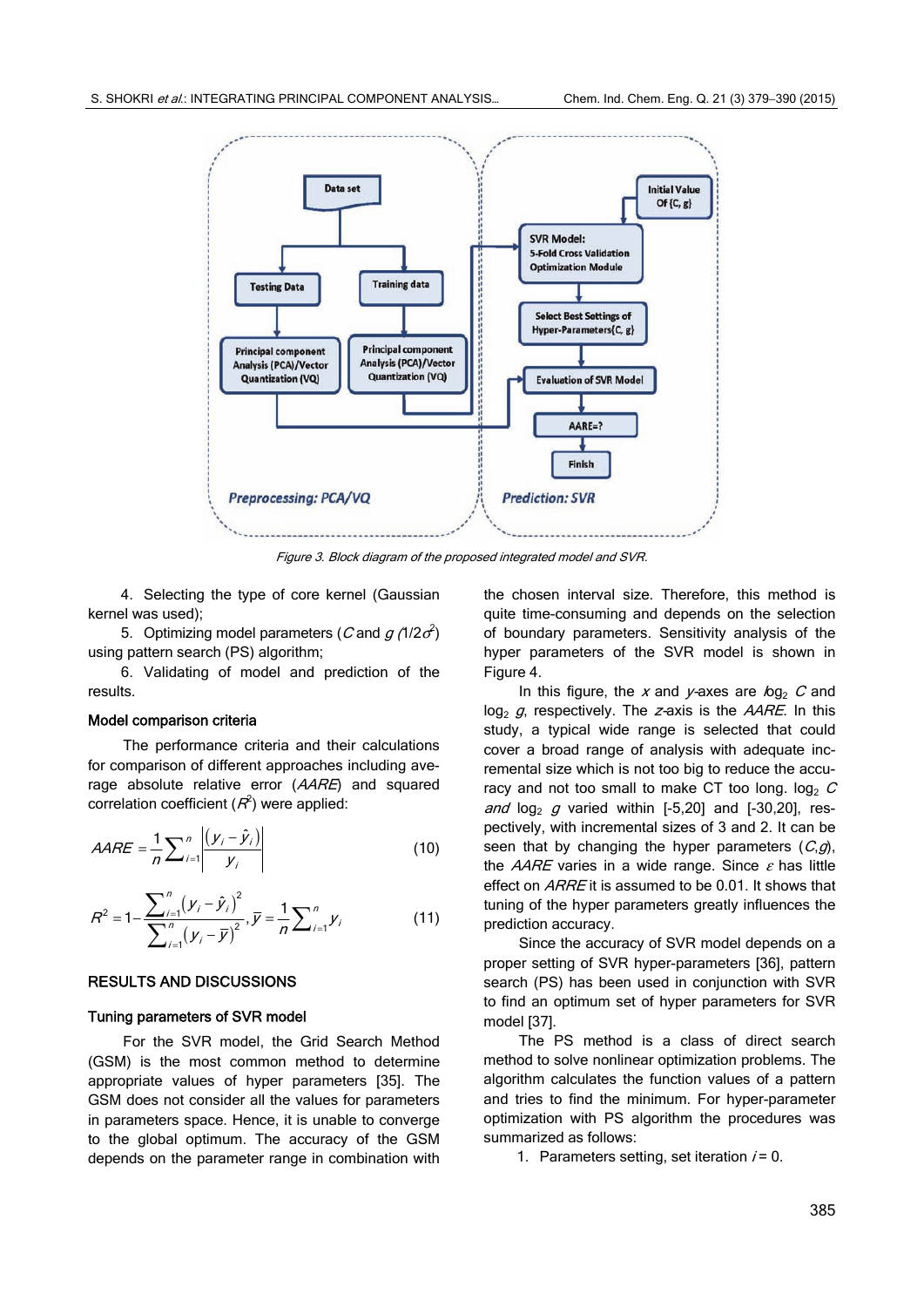

Figure 4. Sensitivity analysis of the hyper-parameters for SVR model.

2. Set iteration  $i = +1$ 

3. Model training: Hyper-parameter optimization.

4. Fitness definition and evaluation.

5. Termination: the evolutionary process proceeds until stopping criteria (maximum iterations predefined or the error accuracy of the fitness function is met). Otherwise, go to step 2.

The PS optimization procedure is a relatively fast alternative for the time consuming grid search approach. For choosing an overall optimal hyperparameter, the AARE criterion was least for the test set. The optimal values of the C and  $g(1/2\sigma^2)$  were obtained to be 20 and 0.017, respectively.

#### Integrated model results

This paper proposes a novel soft sensor model by integrating a data reduction technique (VQ or PCA) with SVR. The main idea is based on application of VQ or PCA for generation of a smaller training dataset. In our approach, these two techniques were used in the pre-processing step to make SVR

model more effective. The major advantage of this approach is to train the model using the extracted low-dimensional datasets.

Before utilizing the PCA technique, The KMO index was applied to find out the applicability of PCA. The obtained value of the KMO index was 0.6978, which was above 0.5 and hence PCA implementation was feasible.

Table 2 shows the variance distribution of PCs (PC1-PC6). It is clear from this table that the cumulative variance of PC1 to PC4 is 99.98%. In this study, the first four principal components have got more than 95% of the total cumulative variance. Therefore the first four principal components will be sufficient to develop the model and therefore they were selected as the main model parameters. It was observed that only PC5 and PC6 were insignificant within all variables. Moreover, Figure 5 shows Pareto Chart in MATLAB software in which only the first four PCs that have more than 95% of the cumulative distribution were depicted.

| PCs | Variance | Variance proportion, % | Cumulative variance proportion, % |
|-----|----------|------------------------|-----------------------------------|
|     | 0.4549   | 47.2042                | 47.2042                           |
|     | 0.2276   | 23.6176                | 70.8218                           |
|     | 0.1549   | 16.0770                | 86.8988                           |

4 0.1261 13.0878 99.9866 5 0.0001 0.0099 99.9965 6 0.0000 0.0034 100

Table 2. Descriptive statistics of the created PCs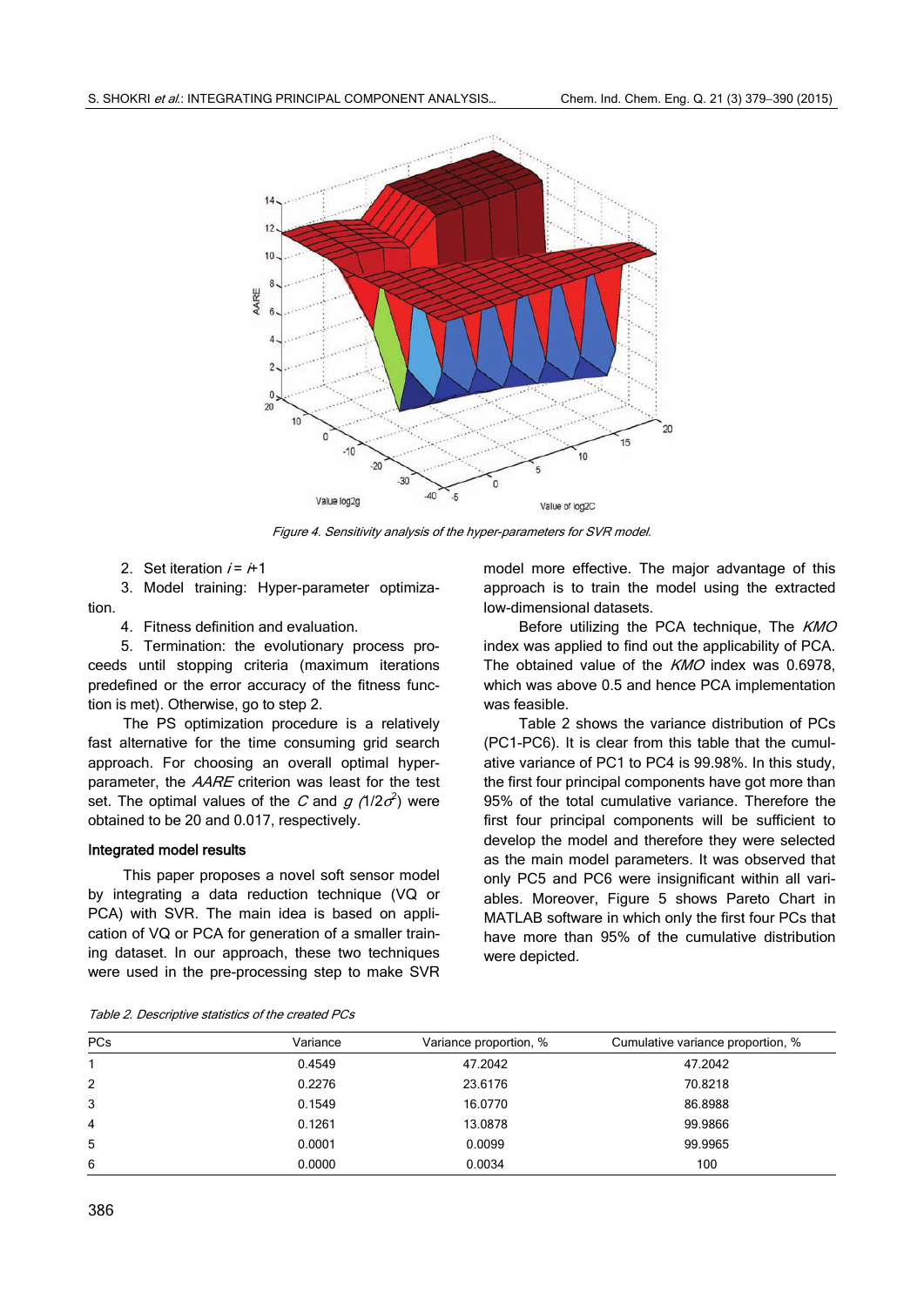

Figure 5. Pareto chart for the first four PCs (PC1–PC4).

The main contribution in this work was to implement VQ technique to reduce the dimension feature vector of the training dataset. This technique can be used to reduce the computation time (CT) for soft sensor model, thus soft sensor model was trained on a low-dimensional dense datasets. The aim of applying this method was to reduce the dimension of the training dataset in order to reduce the training time. Therefore, using VQ technique leads to higher accuracy for sulfur content prediction.

Typical results by integrated VQ-SVR method are shown in the Table 3. As can be seen in Table 3, integration of VQ with SVR model has good prediction accuracy for the treated gas-oil sulfur content in a wide range.

The proposed integrated approaches were compared with SVR. The validity of these methods was evaluated by the statistical parameters (AARE and  $R^2$ ) in Table 4. Moreover, the parity plots for different optimization algorithms integrated with the SVR model are shown in Figure 6.

Comparison of three methods shows that the VQ-SVR model is more accurate and faster than PCA-SVR in predicting sulfur content. Also both approaches (VQ-SVR and PCA-SVR) exhibit high performance in accuracy and CT compared to the

|  |  |  | Table 3. Typical input and output data for proposed integrated VQ-SVR method |
|--|--|--|------------------------------------------------------------------------------|
|  |  |  |                                                                              |

| Test No. | $Q_{gas\,oil}$ / $10^{-6}$ kg s <sup>-1</sup> | $Q_{H2}$ / 10 <sup>-5</sup> m <sup>3</sup> h <sup>-1</sup> | p/kPa | $T_{\text{Preheat}}$ / $^{\circ}$ C | $T_{\text{in}}$ / $^{\circ}$ C | $T_{\text{out}}$ / $^{\circ}$ C | $S_{\text{exp}}$ / ppm | $S_{pre}$ / ppm |
|----------|-----------------------------------------------|------------------------------------------------------------|-------|-------------------------------------|--------------------------------|---------------------------------|------------------------|-----------------|
| 1        | 4.56                                          | 3.55                                                       | 5000  | 170.0                               | 370.0                          | 374.0                           | 151                    | 160             |
| 2        | 2.85                                          | 3.55                                                       | 5000  | 120.8                               | 320.0                          | 324.3                           | 3669                   | 3392            |
| 3        | 3.71                                          | 3.55                                                       | 5000  | 119.5                               | 320.0                          | 322.3                           | 4362                   | 3904            |
| 4        | 3.71                                          | 6.91                                                       | 5000  | 145.6                               | 345.0                          | 347.0                           | 1393                   | 1176            |
| 5        | 3.71                                          | 11.3                                                       | 5000  | 169.2                               | 370.0                          | 376.5                           | 64                     | 74              |
| 6        | 4.56                                          | 3.55                                                       | 5000  | 120.3                               | 320.0                          | 322.2                           | 4845                   | 4469            |
| 7        | 4.56                                          | 3.55                                                       | 5000  | 144.3                               | 345.0                          | 348.6                           | 1948                   | 1524            |
| 8        | 2.85                                          | 3.55                                                       | 7000  | 119.4                               | 320.0                          | 324.2                           | 3738                   | 3644            |
| 9        | 2.85                                          | 3.55                                                       | 7000  | 144.2                               | 345.0                          | 348.7                           | 924                    | 843             |
| 10       | 4.56                                          | 11.3                                                       | 7000  | 144.4                               | 345.0                          | 347.4                           | 2116                   | 2063            |
| 11       | 4.56                                          | 11.3                                                       | 7000  | 169.8                               | 370.0                          | 372.3                           | 211                    | 307             |
| 12       | 3.71                                          | 11.3                                                       | 7000  | 119.7                               | 320.0                          | 323.2                           | 4382                   | 4360            |
| 13       | 3.71                                          | 6.91                                                       | 7000  | 145.0                               | 345.0                          | 348.2                           | 1546                   | 1287            |
| 14       | 4.56                                          | 3.55                                                       | 7000  | 145.9                               | 345.0                          | 347.7                           | 2113                   | 2473            |
| 15       | 2.85                                          | 11.3                                                       | 7000  | 119.5                               | 320.0                          | 320.4                           | 3681                   | 3650            |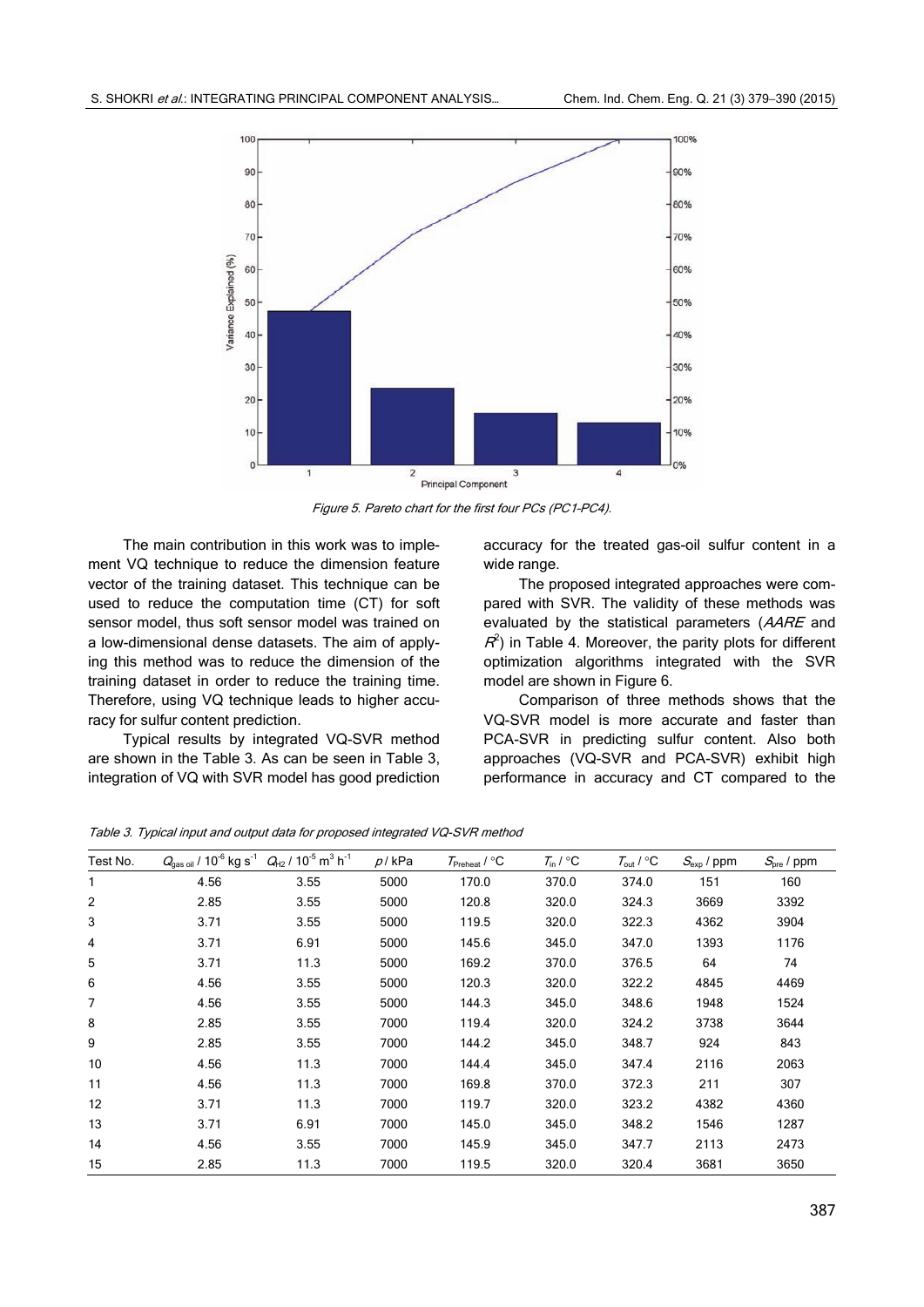| No. | Method         |               |           | AARE   %      | CT(s)     |     |
|-----|----------------|---------------|-----------|---------------|-----------|-----|
|     |                | Training data | Test data | Training data | Test data |     |
|     | <b>SVR</b>     | 0.978         | 0.970     | 16.74         | 22.32     | 243 |
| 2   | <b>PCA-SVR</b> | 0.989         | 0.988     | 9.57          | 11.86     | 126 |
| 3   | VQ-SVR         | 0.997         | 0.995     | 5.32          | 6.68      | 85  |





Figure 6. The parity plots for different models.

conventional algorithm based on SVR. The PCA reduced the dataset used as an input to SVR method and increased the accuracy. Obviously, the reduction of the input vector dimensions has resulted in the reduction of SVR size and hence has decreased the training and testing time. However, VQ performed greatly in accuracy prediction of sulfur content and training time of datasets for SVR model.

#### **CONCLUSION**

Determination of ultra low sulfur content of treated gas oil in HDS process is highly important to increase the productivity and efficiency of refinery operations. Sulfur content prediction by online hardware analyzers is mostly expensive with high maintenance cost. SVR is a new model developed for soft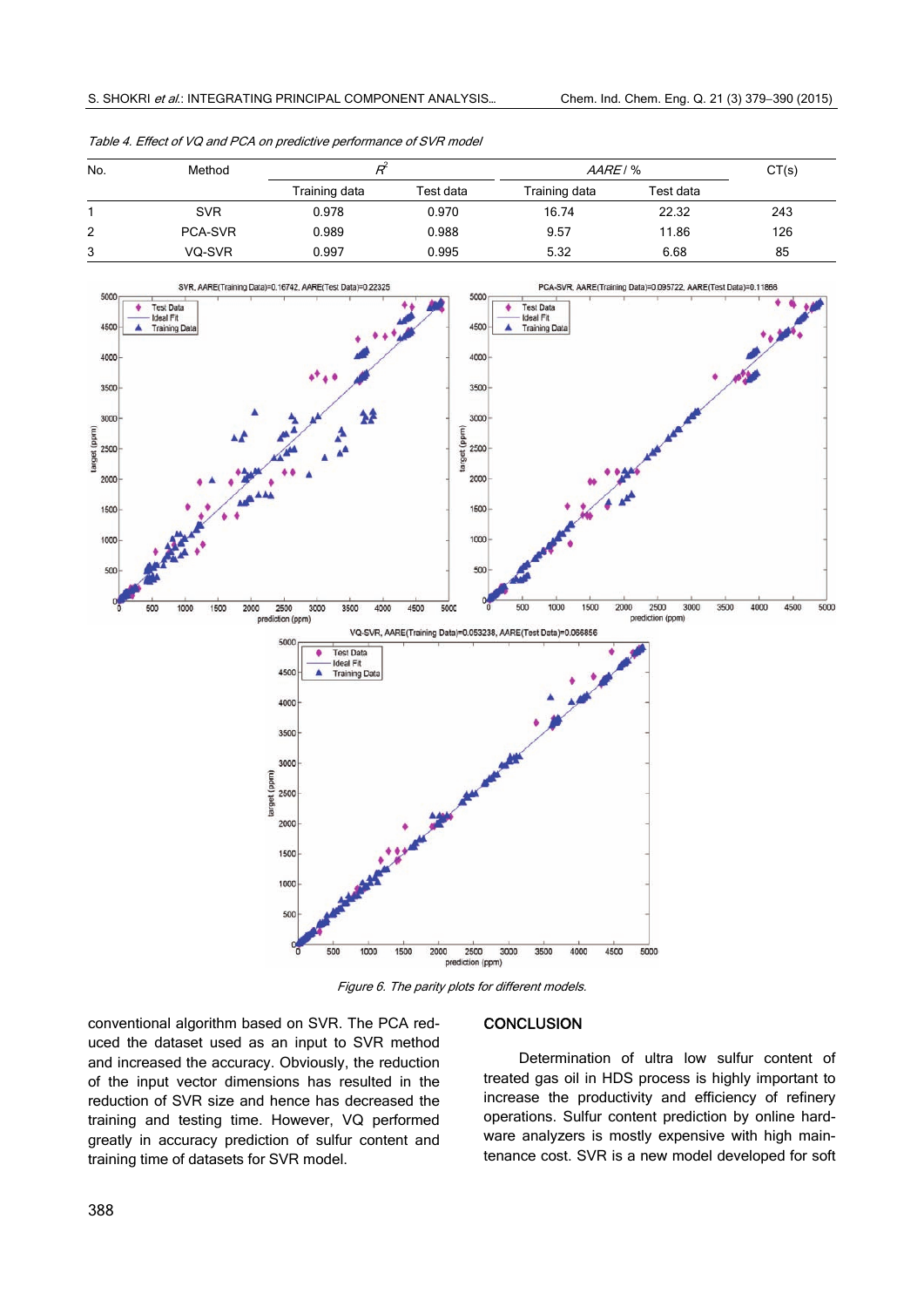sensor applications in process engineering. However, the industrial applications have different approaches. Due to the huge size of industrial data sets used by soft sensors, training and validation time of SVR model has become a challenging issue. In this paper, an accurate and reliable data-driven soft sensor has been developed by means of a SVR integrated with a data compression technique (VQ/PCA) to predict the sulfur content in an industrial HDS process. The proposed integrated technique incorporated two stages: 1) the data compression stage and 2) the prediction stage. First, the PCA and VQ were applied to reduce the dimensionality of the dataset and then a SVR model was developed. In order to evaluate the performance of the proposed approach, a wide range of experimental data according to real condition of the refineries were taken from a HDS setup. Therefore, the results are generalizable to real processes in the refinery.

The performance of both VQ–SVR and PCA- -SVR methods were compared with that of SVR. Some statistical criteria (AARE,  $R^2$ ) were used to evaluate the prediction performance of models. Comparison of the results indicated that the best prediction accuracy could be obtained using VQ–SVR method, *i.e.*, highest  $R^2$  (0.995) and lowest AARE (0.0668). Moreover, it was observed that VQ-SVR had a shorter CT in comparison with PCA-SVR.

## Abbreviations

- AARE Average absolute relative error
- ASTM American Society for Testing and Materials
- KMO Kaisere-Meyere-Olkin
- CT Computation time
- SVR Support vector regression
- PCA Principal Component Analysis
- HDS Hydrodesulfurization
- PS Pattern Search
- GSM Grid search method
- VQ Vector quantizaion
- RBF Radial basis function

#### Nomenclature

- $a_{jj}$  Partial correlation coefficient<br>
X Code vector
- Code vector
- $\hat{y}_i$  The predicted value
- $y_i$  The observed values
- $r_{ij}$  Correlation coefficient<br> $K(x, y)$  Kernel function
- Kernel function
- $S_{\text{exp}}$  Sulfur content from laboratory tests
- $S_{\text{pre}}$  Predicted sulfur content
- $C$  Regularization parameter (hyper-parameter)
- k Subsets (folds)
- $exp<sub>i</sub>$  Actual values
- $pre_i$  Predicted values
- $L_{\varepsilon}$  Loss function
- PCs Principal component
- W Weight vector
- $R^2$ Squared correlation coefficient
- $T_m$  m principal axes
- $b_0$  Intercept
- $Q_{H2}$  Hydrogen flowrate
- $Q_{\text{Gas oil}}$  *Gas oil* flowrate
- Greek symbols and subscripts
- $\mu$  Mean of the sample
- $\sigma$  Width of kernel of radial basis function
- $\varepsilon$  Precision parameter (hyper-parameter)
- $\xi_i, \xi_i^*$  Slack variables
- $\lambda_i$  i-th largest associated eigenvalue

## **REFERENCES**

- [1] E.A. Medina, J.I.P. Paredes, Math. Comput. Modell. 49 (2009) 207-214
- [2] F.S. Mederos, J. Ancheyta, Appl. Catal., A 332 (2007) 8- -21
- [3] P. Kadlec, R. Grbic, B. Gabrys, Comput. Chem. Eng. 35 (2011) 1-24
- [4] H. Kaneko, K. Funatsu, Ind. Eng. Chem. Res. 50 (2011) 10643-10651
- [5] J. Ji, H. Wang, K. Chen, Y. Liu, N. Zhang, J. Yan, J. Taiwan Inst. Chem. Eng. 43 (2012) 67-76
- [6] V.N. Vapnik, The nature of statistical learning theory, Springer, New York, 1995, p.93
- [7] G. Liu, D. Zhou, H. Xu, C. Mei, Expert. Syst. Appl. 37 (2010) 2708-2713
- [8] P. Niu, W. Zhang, Neurocomputing 78 (2012) 64-71
- [9] H. Son, Ch. Kim, Ch. Kim, Automat. Constr. 27 (2012) 60--66
- [10] I. Babaoglu, O. Findik, M. Bayrak, Expert. Syst. Appl. 37 (2010) 2182-2185
- [11] D.Z. Antanasijevic, M.D. Ristic, A.A.P. Grujic, V.V. Pocajt, Int. J. Greenhouse Gas Con. 20 (2014) 244-253
- [12] V.M. Janakiraman, X. Nguyen, D. Assanis, Appl. Soft Comput. 13 (2013) 2375-2389
- [13] G.R. Lloyd, R.G. Brereton, R. Faria, J.C. Duncan, J. Chem. Inf. Model. 47 (2007) 1553-1563
- [14] L.I. Smith, A tutorial on principle component analysis, http://www.cs.otago.ac.nz/cosc453/student\_tutorials/princ ipal\_components.pdf (2002)
- [15] K. Polat, S. Gunes, Expert Syst. Appl. 34 (2008) 2039-  $-2048$
- [16] M. Aminghafari, N. Cheze, J. Poggi, Comput. Stat. Data Anal. 50 (2006) 2381-2398
- [17] I.T. Jolliffe, Principal Component Analysis, 2<sup>nd</sup> ed., Springer, Berlin, 2002, p.29
- [18] C. Sarbu, H. F. Pop, Talanta 65 (2005) 1215-1220